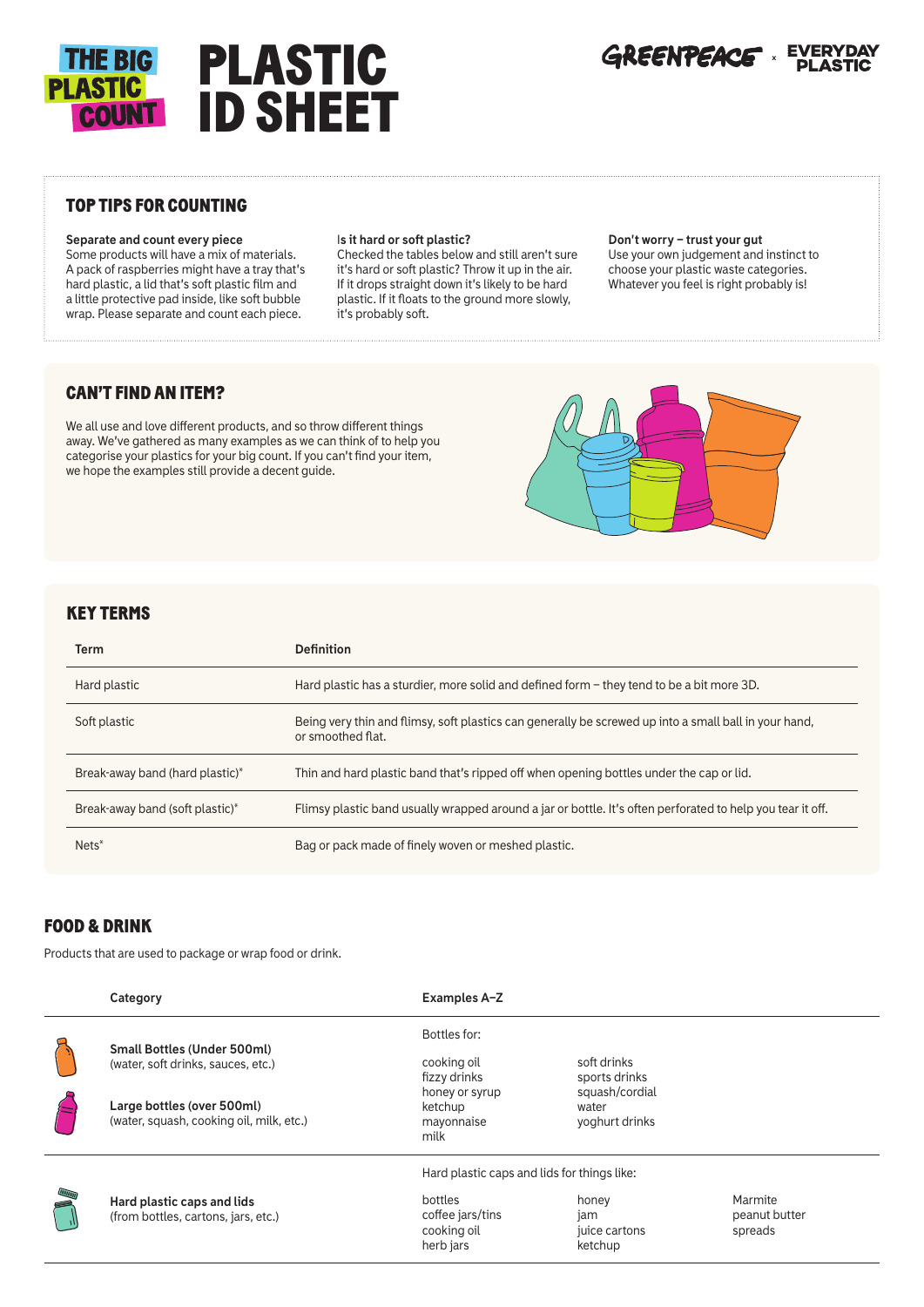|  |                                                                                              | Peelable film lids are thin layers of plastic that seal containers and prevent leaks.<br>They can be found on all types of packaging including: |                                                                                                                           |                                                                                               |
|--|----------------------------------------------------------------------------------------------|-------------------------------------------------------------------------------------------------------------------------------------------------|---------------------------------------------------------------------------------------------------------------------------|-----------------------------------------------------------------------------------------------|
|  | Peelable film lids<br>(from soft fruits, fish, falafel, dips, etc.)                          | chilled snacks<br>chocolate mousse<br>coleslaw<br>cream<br>deli items (eg. olives)<br>dips                                                      | falafel<br>fish<br>fruit and veg<br>meat<br>microwave meals<br>milk bottles or cartons                                    | plant-based foods<br>ready meals<br>samosa<br>stock pots<br>yoghurt                           |
|  |                                                                                              | Lots of fruits, vegetables and salads come in hard plastic trays or pots.<br>Some examples include:                                             |                                                                                                                           |                                                                                               |
|  | Fruit and veg trays, pots and their hard lids<br>(berries, grapes, stir fry, tomatoes, etc.) | beetroot<br>blueberries<br>fruit pots<br>mushrooms                                                                                              | olive pots<br>on-the-go pots<br>raspberries<br>stir-fry                                                                   | strawberries<br>tomatoes                                                                      |
|  |                                                                                              |                                                                                                                                                 | Include your hard plastic lids if they are the same material.                                                             |                                                                                               |
|  |                                                                                              | such as:                                                                                                                                        | Bags, wrappers and nets* are made from soft plastic that package fresh produce                                            |                                                                                               |
|  | Fruit, veg and salad bags, wrappers and nets<br>(salad, bananas, cucumber, lemons, etc.)     | apples<br>bananas<br>carrots<br>cucumber<br>garlic nets                                                                                         | lemon nets<br>onions<br>orange nets<br>pears<br>peppers                                                                   | potatoes<br>pre-prepared fruit or veg<br>salad leaves<br>sliced vegetables                    |
|  |                                                                                              | Black plastic pots and trays used to package food like:                                                                                         |                                                                                                                           |                                                                                               |
|  | Black pots, tubs and trays<br>(ready meals, chilled foods, cooked meats, etc.)               | bacon<br>beef<br>chicken (cooked)                                                                                                               | chilled foods<br>ham (cooked)<br>lamb                                                                                     | microwave meals<br>ready meals<br>sausages                                                    |
|  |                                                                                              | We're only counting black plastic here. If it's green, blue, brown, pink<br>categorise under 'Pots, tubs and trays'.                            |                                                                                                                           |                                                                                               |
|  |                                                                                              | Pots, tubs and trays are used for a range of food, such as:                                                                                     |                                                                                                                           |                                                                                               |
|  | Pots, tubs and trays<br>(yoghurt, dips, butter, pastries, meat, etc.)                        | baked goods<br>butter<br>chilled foods<br>cooked meats<br>cookies<br>dips<br>fish<br>ice cream                                                  | margarine<br>meat<br>paneer<br>pasta salad<br>pastries (croissants,<br>danishes)<br>plant-based alternatives<br>poppadoms | ready meals<br>saltfish<br>samosa<br>soup<br>stock pots<br>takeaways<br>tortellini<br>Yoghurt |
|  |                                                                                              | Count lids as a separate piece if they're made of the same material as the container,<br>like with margarine, soup or ice cream tubs.           |                                                                                                                           |                                                                                               |
|  |                                                                                              | Remember not to include fruit, veg or salad trays or pots -<br>they have their own category.                                                    |                                                                                                                           |                                                                                               |
|  |                                                                                              | wrappers and packets that package:                                                                                                              | Snacks can be sweet or savoury, healthy or a treat. Count the soft plastic bags,                                          |                                                                                               |
|  | Snack bags, packets and wrappers<br>(crisps, biscuits, cereal bars, chocolate, etc.)         | biscuits<br>chewing gum<br>chocolate<br>cookies<br>crackers                                                                                     | cereal bars<br>crisps (single, sharing,<br>multipack)<br>ice creams or lollies<br>oatcakes                                | peanuts<br>popcorn<br>pretzels<br>rice cakes<br>sweets                                        |
|  |                                                                                              | should go in here, such as:                                                                                                                     | Any hard plastic food and drink packaging that doesn't have its own category                                              |                                                                                               |
|  | Other hard food and drink packaging<br>(coffee pods, plastic corks, polystyrene cups, etc.)  | coffee cup lids<br>coffee pods<br>hard plastic breakaway<br>bands                                                                               | plastic wine corks<br>polystyrene takeaway trays<br>sweetener dispensers                                                  |                                                                                               |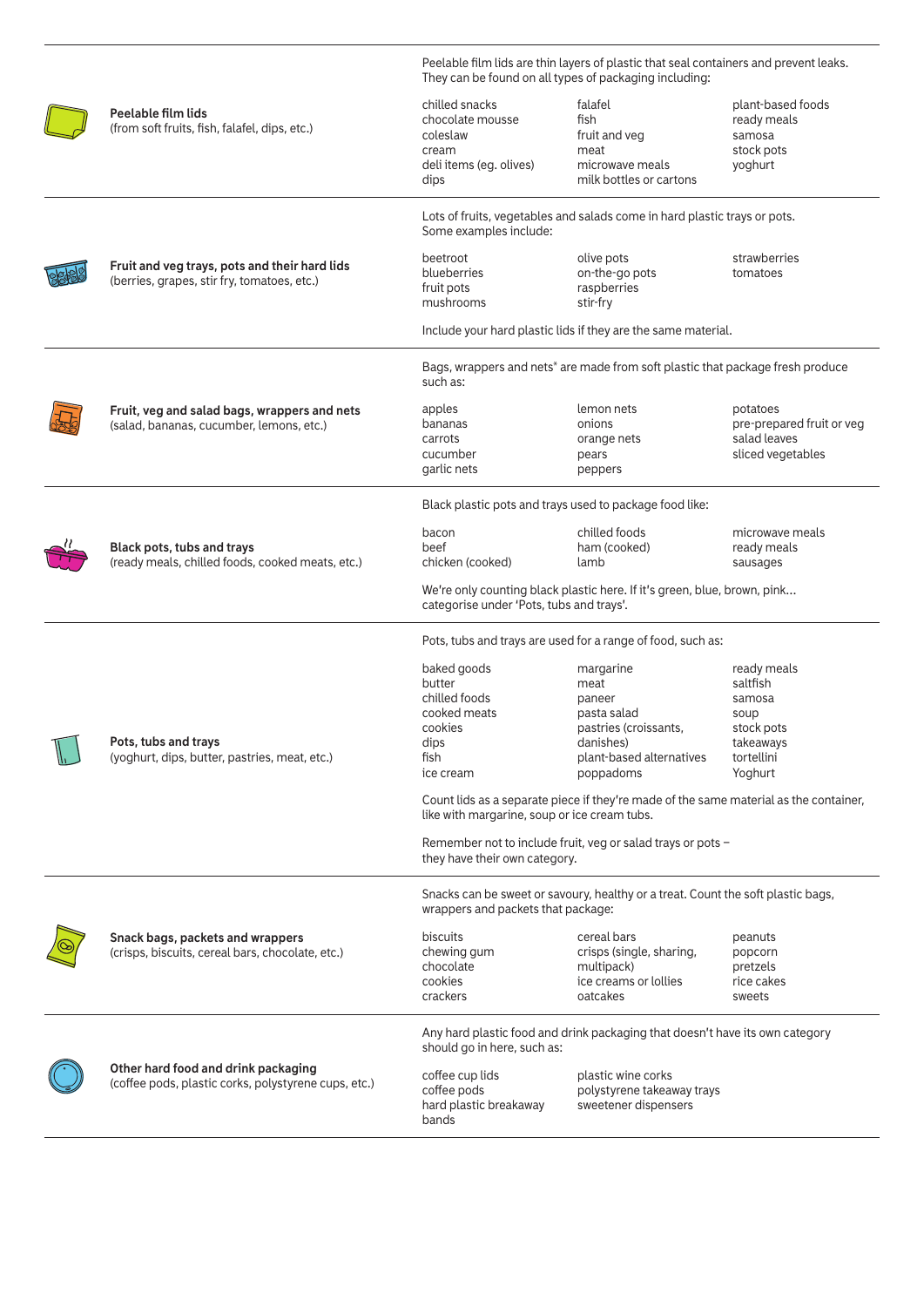Lots of our food comes wrapped in soft plastic packaging, including:

| apricots            | lentils                   | raisins                |
|---------------------|---------------------------|------------------------|
| beans               | microwave rice/grains     | rice                   |
| bread               | mini cheese nets          | rolls                  |
| breakaway bands*    | multipack wrappers (baked | sauce sachets          |
| butter blocks       | beans, tinned tomatoes,   | seasoning packs        |
| cereal              | etc.)                     | seeds                  |
| cheese              | noodles                   | soft plastic breakaway |
| chickpeas           | oats                      | $bands*$               |
| cling film          | packet sauces             | sugar                  |
| coffee              | pasta                     | teabag wrappers        |
| couscous            | pitta                     | tomato puree           |
| dates               | pizza                     | wraps                  |
| frozen food         | pulses                    | yoghurt tubes          |
| (chips, peas, etc.) |                           |                        |

Don't be surprised if most of your plastic packaging waste goes in here!

# CLEANING & TOILETRIES

Plastic packaging that protects, packages or wraps products used for your daily washing and self-care routine or to clean the house.

| Category                                                                                                   | <b>Examples A-Z</b>                                                                       |                                                             |                                                                          |
|------------------------------------------------------------------------------------------------------------|-------------------------------------------------------------------------------------------|-------------------------------------------------------------|--------------------------------------------------------------------------|
| Small bottles (up to 500ml)                                                                                | Bottles used to package household cleaning or toiletries products such as:                |                                                             |                                                                          |
| (hand wash, shampoo, washing up liquid, etc.)                                                              | bleach<br>bubble bath                                                                     | hand wash<br>make-up remover                                | stain remover<br>sun cream                                               |
| Large bottles (over 500ml)<br>(toilet cleaner, bleach, surface cleaner, etc.)                              | conditioner<br>contact lens solution<br>hair dye<br>hand sanitiser                        | mouth wash<br>nail varnish remover<br>shampoo<br>shower gel | surface cleaner<br>toilet cleaner<br>washing up liquid                   |
|                                                                                                            | Many toiletries come in plastic pots or tubs, including:                                  |                                                             |                                                                          |
| Pots, tubs and tubes<br>(moisturiser, suncream, laundry tablets, etc.)                                     | dishwasher tablet tubs<br>hair gel or wax<br>hand cream<br>laundry tablet tubs            | lip balm<br>moisturiser<br>shampoo<br>shower gel            | spot treatment<br>sun cream                                              |
|                                                                                                            | You can squeeze the contents out of squeezy tubes which package things like:              |                                                             |                                                                          |
| <b>Squeezy tubes</b><br>(toothpaste, make-up, skincare cream, etc.)                                        | make-up<br>skincare cream<br>toothpaste                                                   |                                                             |                                                                          |
|                                                                                                            | Any other hard packaging for cleaning and toiletry products such as:                      |                                                             |                                                                          |
| Other hard cleaning and toiletries packaging<br>(toothbrush packs, razor packs, mascara, etc.)             | air freshener lids<br>daily contact lens cases<br>furniture polish lids<br>lip balm tubes | lipstick<br>mascara<br>razor packs<br>roll-on deodorant     | soap bottle pumps<br>toilet scent wrapper<br>toothbrush pack             |
| Any soft plastic cleaning and toiletries packaging that packages:                                          |                                                                                           |                                                             |                                                                          |
| Other soft cleaning and toiletries packaging<br>(toilet roll wrap, dishwasher tabs, wet wipes packs, etc.) | cleaning cloths<br>cleaning sponges<br>dishwasher tablets<br>kitchen roll                 | laundry tablets<br>toilet paper<br>travel tissues           | wet wipes (just the pack<br>though, not the wipes<br>themselves, please) |



**Other soft food and drink packaging** (rice, bread bags, frozen peas, cling film, cheese, etc.)